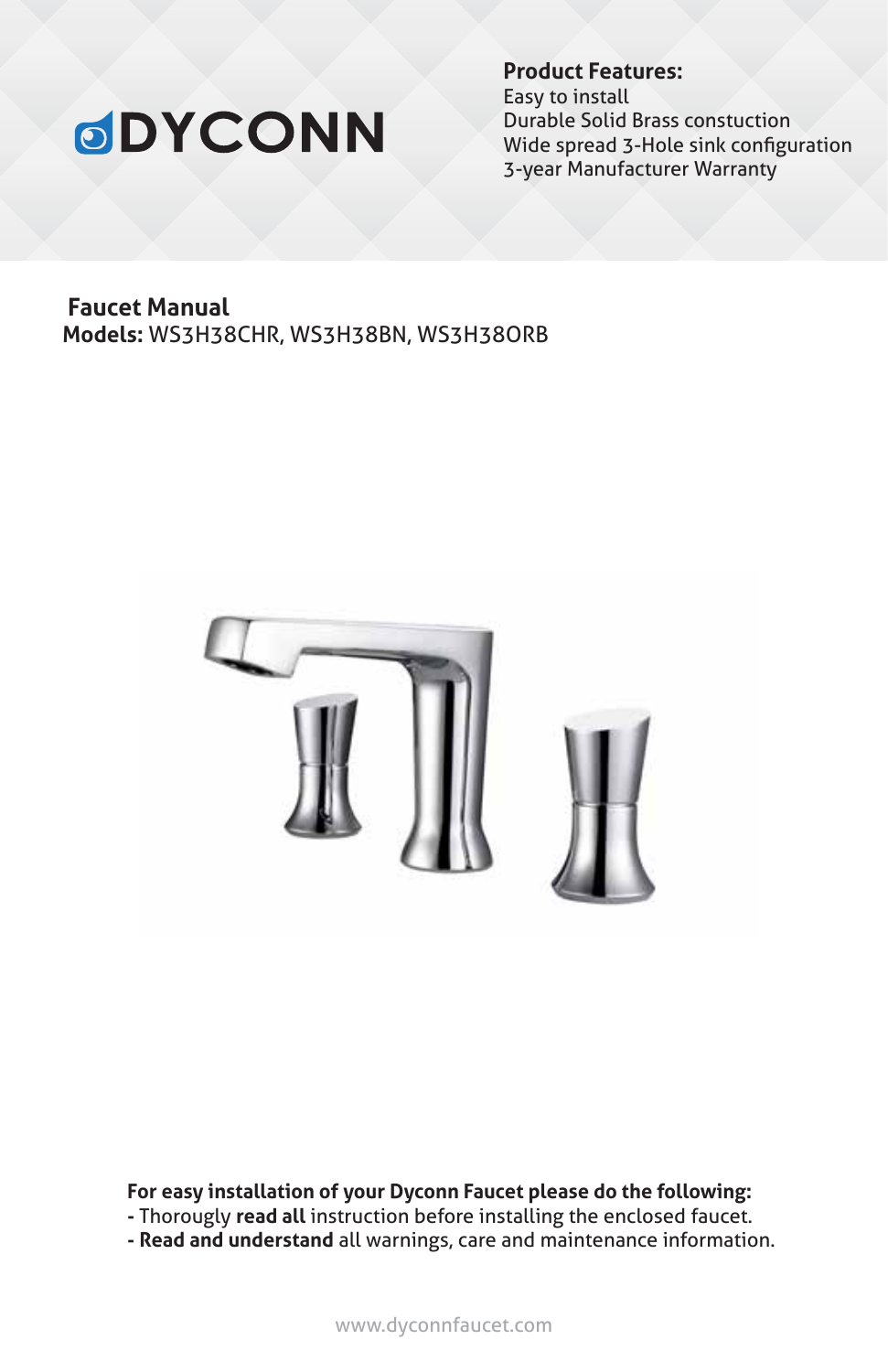**Product Description & Information**

### Product Description & Information

**CAREFULLY READ THIS INSTRUCTION MANUAL BEFORE INSTALLING AND USING THIS PRODUCT.**

**PLEASE KEEP THIS INSTRUCTION MANUAL FOR FUTURE REFERENCE FOR PRODUCT OPERATION AND MAINTENANCE.**

#### **Package Contents:**

- 1 Set of 3 holes Faucet
- 1 Installation Accessories
- 1- User Manual



www.dyconnfaucet.com 2 www.dyconnfaucet.com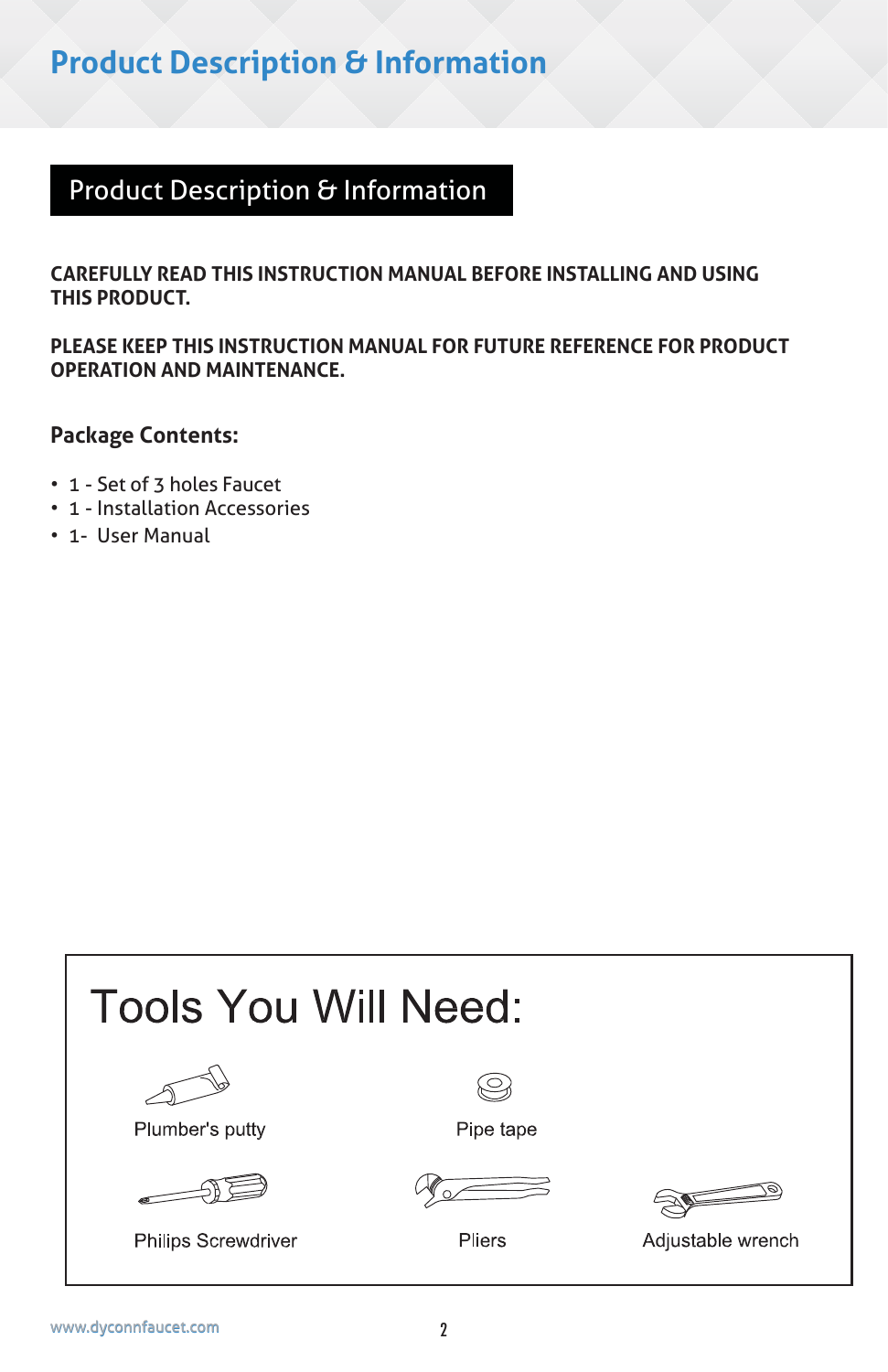### **Product Diagram and Parts**

### **Product Diagram and Parts**



- Handle  $1<sup>1</sup>$
- $2<sup>1</sup>$ Washer
- Connector 3.
- Canopy 4.
- O-ring 5.
- 6. Cartridge
- 7. Washer
- 8. **Metal Washer**
- 9. Valve Body
- 10. Lock Nut
- 11. Screw
- 12. Spout
- 13. Aerator
- 14. O-ring
- 15. Washer
- 16. O-ring
- 17. Shank
- 18. Lock Nut
- 19. Washer
- **20. Nut**
- 21. O-ring
- 22. Lock Nut
- 23. Adapter
- 24. Water Supply Hoses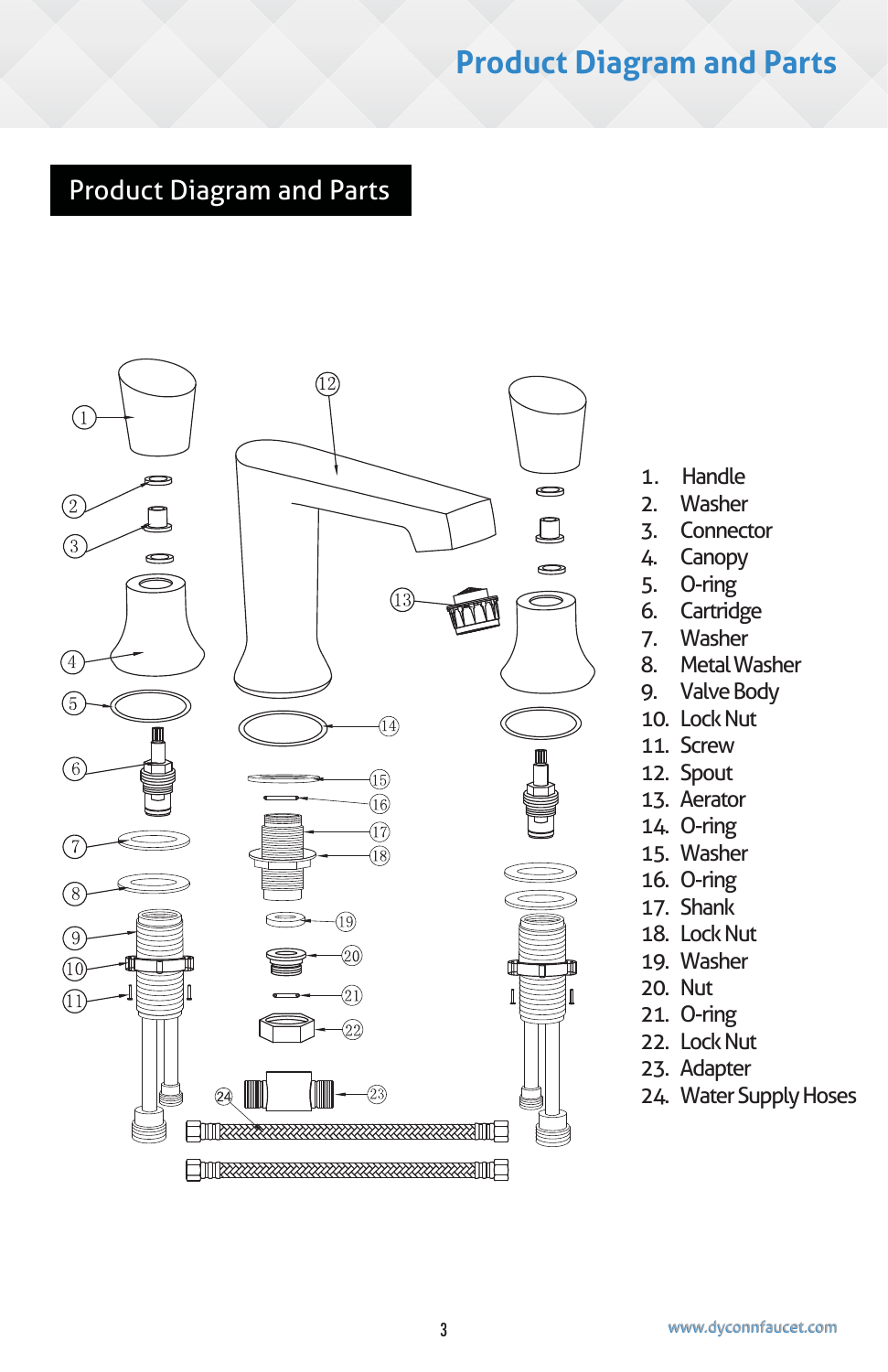### **Faucet Installation Steps**

### Faucet Installation Steps



1. Apply silicone sealant around bottom of spout, place spout in center hole of sink. Secure with pictured parts.



2. Remove mounting hardware from handle body. Connect water supply tube to valve body and tighten with lock nut. Do not allow the water supply brass tube to twist. Use two wrenches, as shown in the diagram. Tighten wrench tight.



3. Place the handle body through right hol. Re-assemble the parts and screw with lock nut.



4. Connect handle body and faucet body with water supply tube and tighten with lock nut.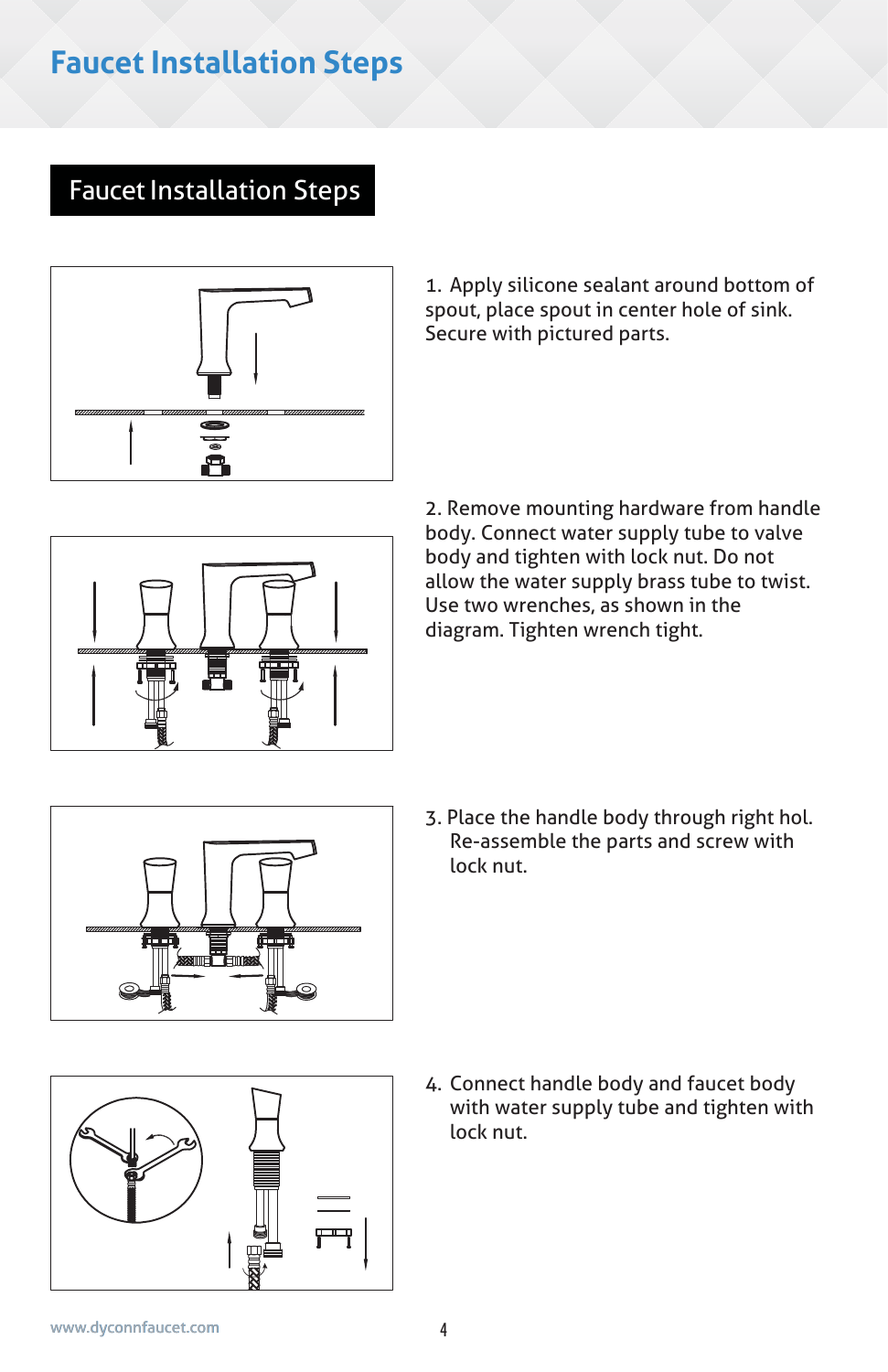### **Faucet Installation Steps**



5. Apply pipe tape on the thread of inlet port.



6. Tighten end of shank with wrench and slip coupling nut onto inlet port. Do not allow the water supply brass tube to twist. Use two wrenches, as shown in the diagram. Tighten wrench tight.



7. Connect water supply tube and tighten with lock nut.



8. After installing faucet, remove aerator and turn on water to remove any left over debris. RE-assemble aerator.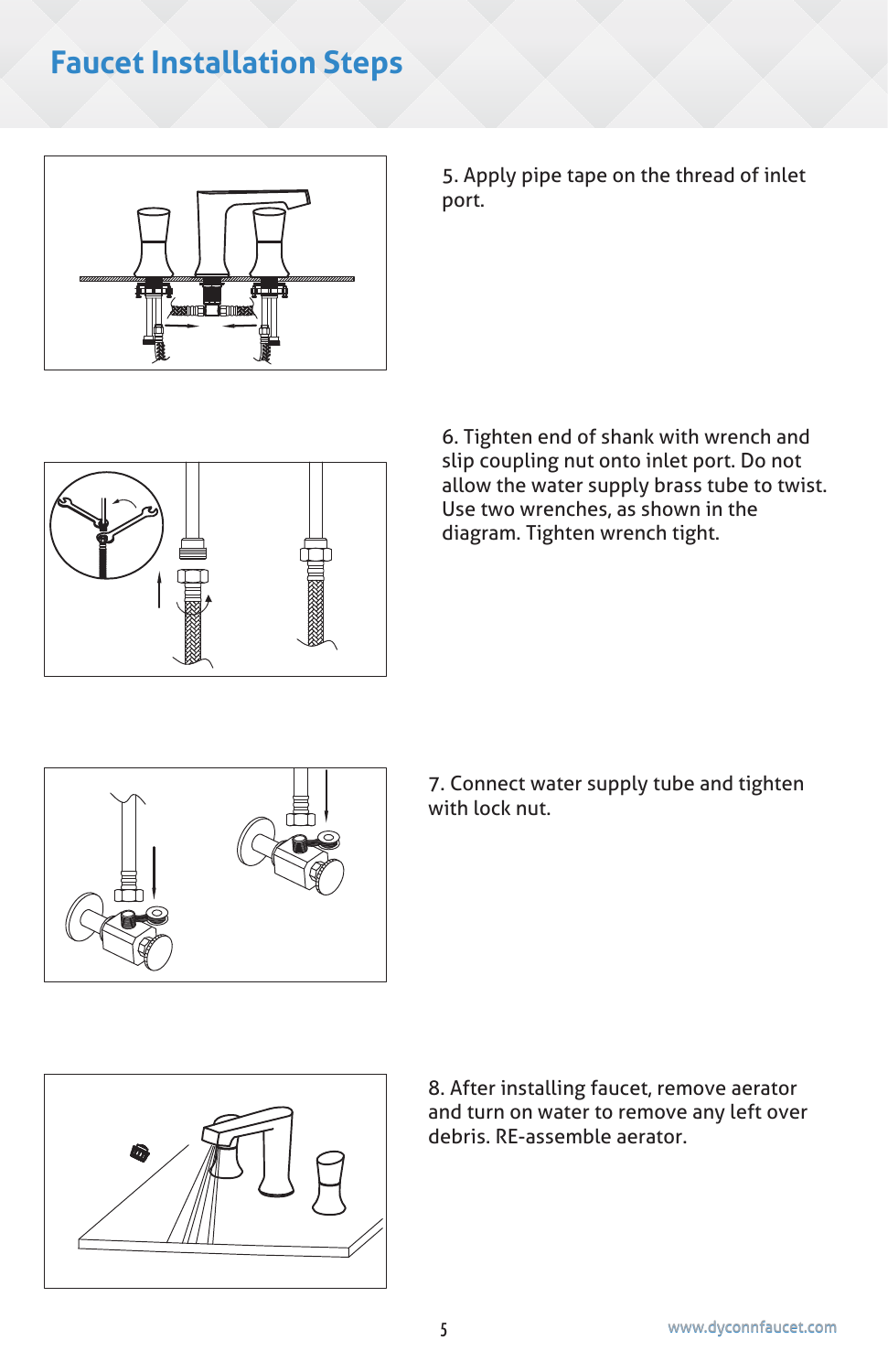## **Manufacturer Limited Warranty**

All Dyconn Faucet products are manufactured and tested with the highest quality standards and rigorous quality control process. This warranty is limited to the non-commercial use of Dyconn Faucet products purchased and installed in the United States and Canada.

#### **Dyconn Faucet Brand Limited Warranty on Faucets and Kitchen/Bath Accessories**

Dyconn Faucet warrants its faucet products to be free from manufacturing defects in material and workmanship during the normal non-commercial use for a period of three (3) years from the initial purchase date by the original owner/end-user for personal household use. Dyconn Faucet also warrants its part and accessory products to be free from manufacturing defects in material and workmanship during the normal non-commercial use for a period of one (1) year from the initial purchase date by the original owner/end-user for personal household use. This warranty is non-transferable between homes or owners and only applicable for residential use. Any commercial or industrial use of Dyconn Faucet products automatically voids the warranty. Any warranty claim must include the original sales receipt as proof of purchase from an Authorized Dealer or Distributor of Dyconn Faucet products. (Authorized Dealers can be found on the Dyconn Faucet website).

Dyconn Faucet recommends installation of all Dyconn Faucet products by a licensed professional plumber. Dyconn Faucet will not be responsible for any damage or product failure due to improper installation, misuse or the failure to adequately utilize a licensed professional. Proper care and maintenance for all products is standard, like any other household appliance and fixtures to ensure proper function and a lasting product. Instructions are provided in your manual on proper care and maintenance of Dyconn Faucet products.

This warranty will not cover any damages that might be caused by the product. (In some instances States do not allow for such limitations, so this may not apply to all owners).

Any product reported to Dyconn Faucet as defective will be repaired or replaced (with a product of equal value) at the option of Dyconn Faucet. If Dyconn Faucet is not able to replace or repair the product, Dyconn Faucet may elect to refund the original purchase price to the original purchaser in exchange for the return of product. Dyconn Faucet has the full rights to inspect any Dyconn Faucet product reported as defective prior to repair or replacement. Any repair and replacement costs EXCLUDE shipping, labor for removal or re-installation and any consequential or special damages associated with return, replacement and installation of your product. Replacement parts may be obtained by calling **1-855-239-2666** (in the U.S. and Canada), by emailing us at **info@dyconnfaucet.com** or writing to:

#### **Dyconn Faucet – 382 N. Lemon Avenue #122, Walnut, CA 91789**

Dyconn Faucet reserves the rights to modify the warranty at any time, it being understood that any such modifications will not supersede warranty conditions that are applicable at the time of the original sale of products in question.

Though Dyconn Faucet products are certified by various agencies, Dyconn Faucet makes no implication that products comply with any or all local building or plumbing codes. It is the consumer's responsibility to determine any code compliances when installing and using Dyconn Faucet products.

#### **Limitations of Warranty:**

The warranty shall be not apply and be void for incorrect operating procedures, breakages and/or damages caused by fault through improper installation, carelessness, abuse, misuse, misapplication, improper maintenance and alteration of product;<br>damages caused by chemicals, natural corrosion, accident, fire, flood, an act of God, or any casua materials, steel wools and harsh chemicals as these will scratch, damage, and/or dull the products and/or finish of the products and void the warranty. The proper installation of product covered is the responsibility of the original owner/purchaser of the product. Dyconn Faucet neither installs nor supervises the installation nor hires contractors for this purpose; consequently Dyconn Faucet cannot be held responsible for any default breakage, or damages caused thereby or resulting thereof, either directly or indirectly.

This warranty does not apply to Products that have not been installed or operated in accordance with instructions supplied by Dyconn Faucet and all applicable rules, regulations, and legislation pertaining to such installations.

This warranty does not apply to Commercial or Industrial applications of Dyconn Faucet products.

Dyconn Faucet is not responsible or liable for personal injuries or deaths to any person for any direct, special, incidental, or<br>consequential damage, loss of time, loss of profits, inconvenience, incidental expenses, labo cost resulting from the use of the product or equipment or pertaining to the application of the present warranty, or resulting from the removal or replacement of any product or element or part covered by this warranty.

In any case, Dyconn Faucet is not liable for any amount over and above the purchase price paid for the Product by the original owner/end-user.

#### **Cleaning and Care**

Care should be exercised when cleaning this product. Although its finish is extremely durable, it can be damaged by harsh abrasives and cleaning pads. To clean, use a light, non-abrasive cleaning solution or cleaning polish.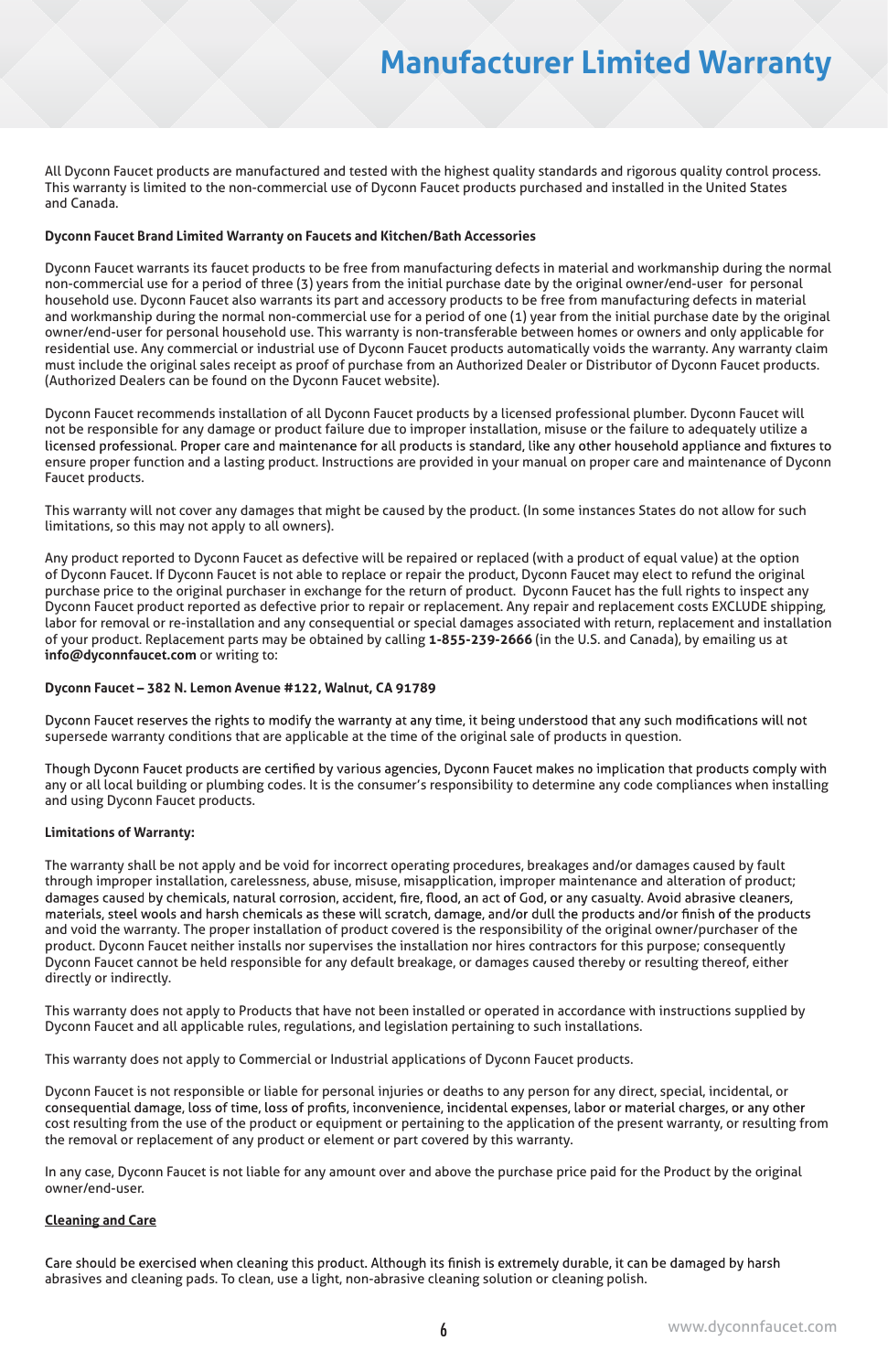